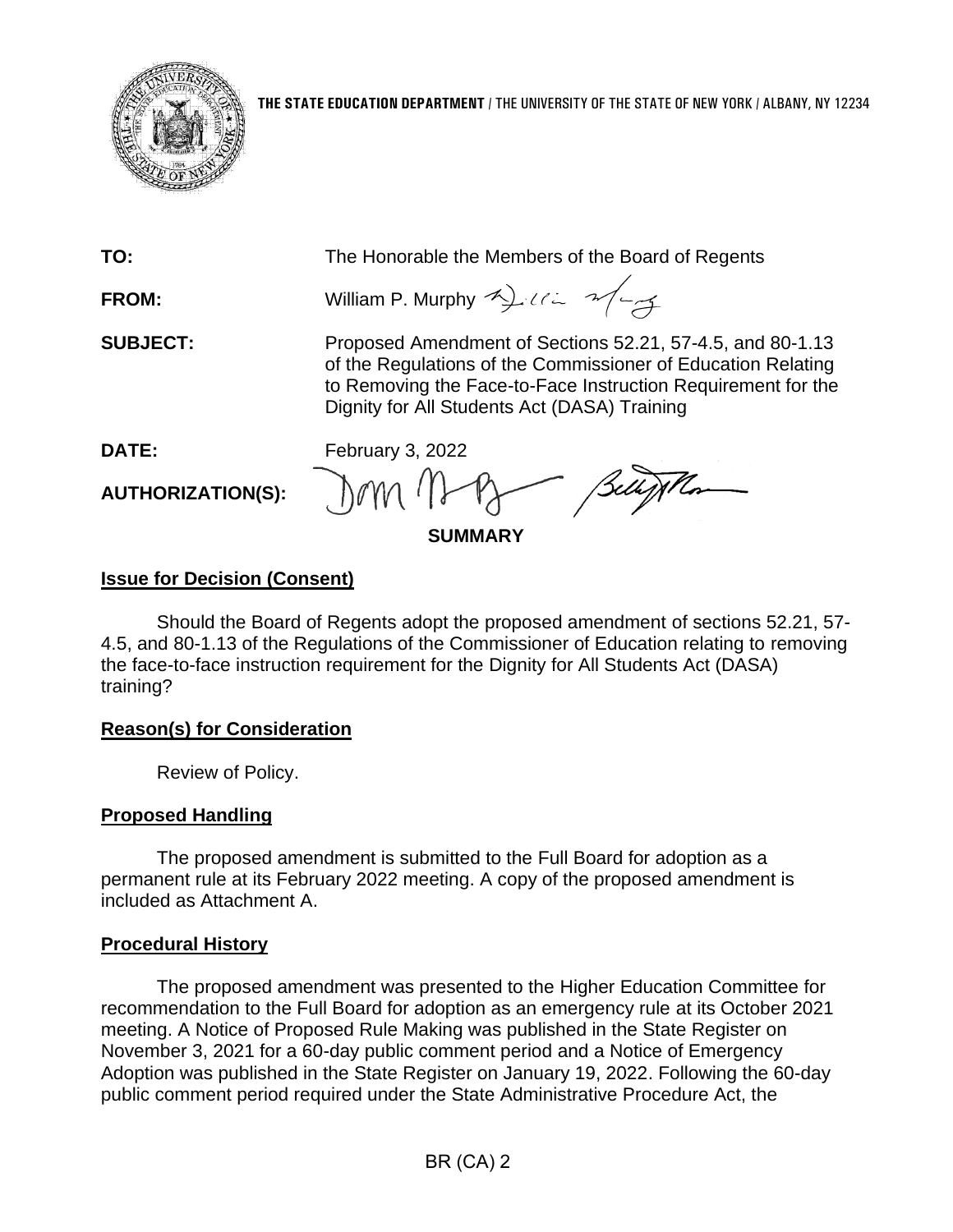Department received one comment on the proposed amendment. An Assessment of Public Comment is included (Attachment B). No changes to the proposed amendment are recommended at this time. A Notice of Adoption will be published in the State Register on March 2, 2022. Supporting materials are available upon request to the Secretary of the Board of Regents.

### **Background Information**

Education Law §14, also known as the Dignity for All Students Act (DASA), requires prospective school professionals who apply for a certificate or license to complete training on the social patterns of harassment, bullying (including cyberbullying), and discrimination, including, but not limited to, those acts based on a person's actual or perceived race, color, weight, national origin, ethnic group, religion, religious practice, disability, sexual orientation, gender or sex; the identification and mitigation of harassment, bullying and discrimination; and strategies for effectively addressing problems of exclusion, bias, and aggression in educational settings.

For certification, candidates can complete the DASA training as part of a New York State registered educator preparation program or through a workshop offered by a provider approved by the Department. At its February 2021 meeting, the Board of Regents took emergency action to amend the Commissioner's regulations to permit the six-clockhour DASA training to be conducted entirely online, and no longer include at least three clock hours through face-to-face instruction, during the time period of the State of Emergency declared by the Governor pursuant to an Executive Order for the COVID-19 crisis.

At the time of the June 2021 Board of Regents meeting, it was unclear exactly how long the Executive Order declaring the State of Emergency would remain in effect. Therefore, to provide some certainty in this regard, the Board of Regents took emergency action to adopt revised proposed amendments to the Commissioner's regulations to continue permitting the six-clock-hour DASA training to be conducted entirely online through December 31, 2021. As of June 25, 2021, the State of Emergency was no longer in effect. These amendments were permanently adopted by the Board of Regents at their September 2021 meeting.

Educator preparation program instructors have expressed an interest in the DASA training being able to be conducted entirely online on a permanent basis, citing candidates' greater accessibility to the training. During the COVID-19 pandemic, educator preparation programs and other approved DASA training providers successfully offered the training entirely online. The technology available for offering training online has improved significantly since the DASA training requirement for certification went into effect on December 31, 2013, eliminating the need for at least three of the six clock hours for the training to be delivered face-to-face.

Given the new online technologies and successful offering of DASA training entirely online, the Department now proposes to remove the DASA training requirement that at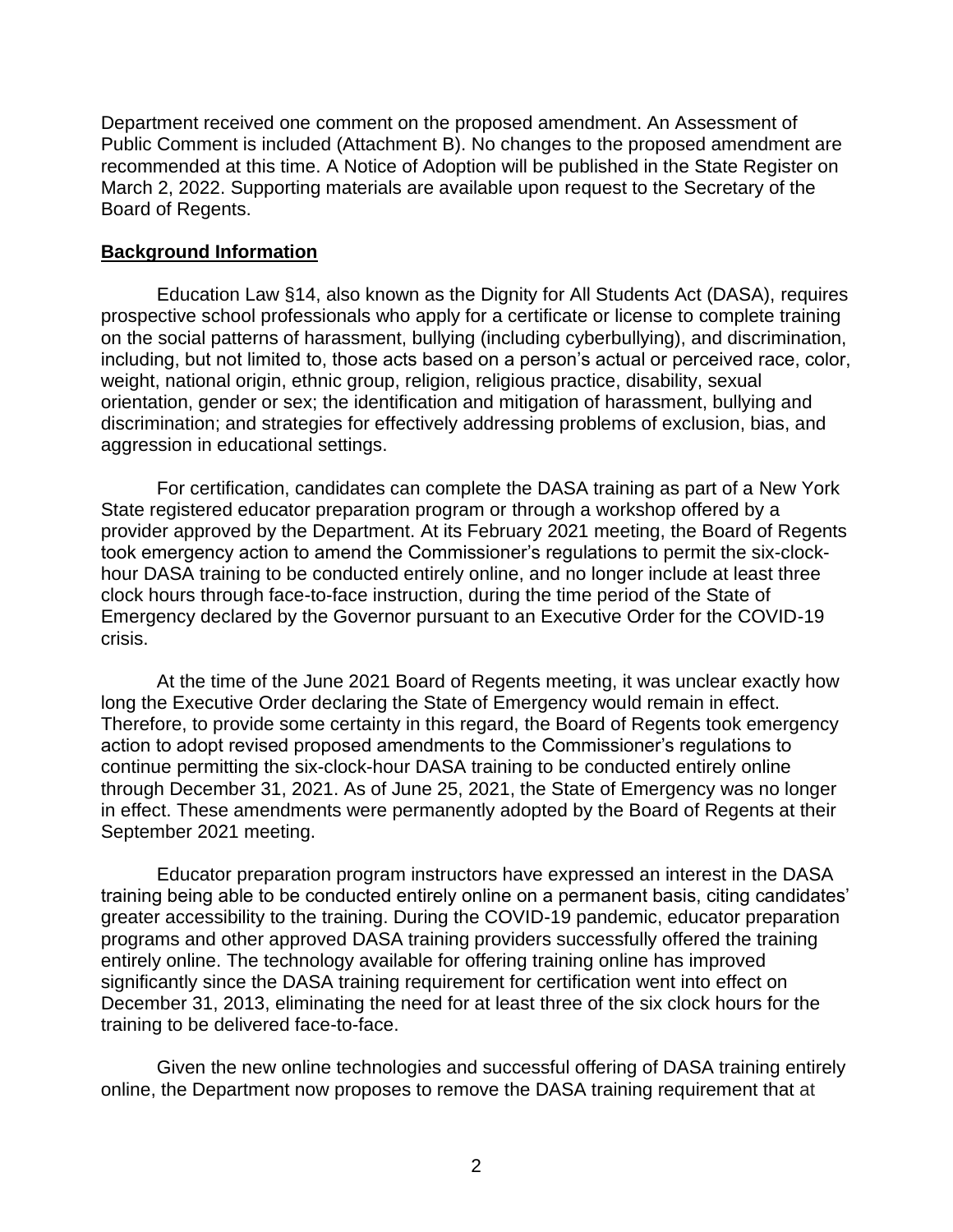least three hours must be conducted through face-to-face instruction. Removing this requirement will provide candidates and approved DASA training providers with more flexibility to complete and offer the training, respectively. The DASA training would continue to be 6 clock hours.

## **Related Regents Items**

October 2021: [Proposed Amendment to Sections 52.21, 57-4.5, and 80-1.13 of the](https://www.regents.nysed.gov/common/regents/files/1021hea1.pdf)  [Regulations of the Commissioner of Education Relating to Removing the Face-to-Face](https://www.regents.nysed.gov/common/regents/files/1021hea1.pdf)  [Instruction Requirement for the Dignity for All Students Act \(DASA\) Training \(nysed.gov\)](https://www.regents.nysed.gov/common/regents/files/1021hea1.pdf) (https://www.regents.nysed.gov/common/regents/files/1021hea1.pdf)

September 2021: [Proposed Amendment to Sections 52.21, 57-4.5, and 80-](https://www.regents.nysed.gov/common/regents/files/921brca4.pdf) 1.13 of the [Regulations of the Commissioner of Education Relating to Permitting the Dignity for All](https://www.regents.nysed.gov/common/regents/files/921brca4.pdf)  [Students Act \(DASA\) Training to Be Provided Entirely](https://www.regents.nysed.gov/common/regents/files/921brca4.pdf) Online Due to the COVID-19 Crisis (https://www.regents.nysed.gov/common/regents/files/921brca4.pdf)

June 2021: [Proposed Amendment to Sections 52.21, 57-4.5, and 80-](https://www.regents.nysed.gov/common/regents/files/621hea1.pdf) 1.13 of the [Regulations of the Commissioner of Education Relating to Permitting the Dignity for All](https://www.regents.nysed.gov/common/regents/files/621hea1.pdf)  [Students Act \(DASA\) Training to Be Provided Entirely Online Due to the COVID-19 Crisis](https://www.regents.nysed.gov/common/regents/files/621hea1.pdf) (https://www.regents.nysed.gov/common/regents/files/621hea1.pdf)

February 2021: [Proposed Amendments to Sections 52.3, 52.21, 57-4.5, 70.4, 74.6, 75.2,](https://www.regents.nysed.gov/common/regents/files/221brca6.pdf)  [75.5, 76.2, 79-9.3, 79-10.3, 79-11.3, 79-12.3, 801.13, 80-1.5, 80-3.15, 80-4.3, 83.5, 87.2,](https://www.regents.nysed.gov/common/regents/files/221brca6.pdf)  [87.5, 100.2, 100.4, 100.5, 100.6, 100.10, 100.21, 119.1, 119.5, 125.1, 151-1.4, 1542.3,](https://www.regents.nysed.gov/common/regents/files/221brca6.pdf)  [175.5, 200.4, 200.5, 200.7, 200.20 and 275.8 and Addition of Section 279.15 to the](https://www.regents.nysed.gov/common/regents/files/221brca6.pdf)  Regulations of the [Commissioner of Education Relating to Addressing the COVID-19](https://www.regents.nysed.gov/common/regents/files/221brca6.pdf)  **[Crisis](https://www.regents.nysed.gov/common/regents/files/221brca6.pdf)** 

(https://www.regents.nysed.gov/common/regents/files/221brca6.pdf)

## **Recommendation**

It is recommended that the Board of Regents take the following action:

VOTED: That the Board of Regents adopt the proposed amendments of Sections 52.21, 57-4.5, and 80-1.13 of the Regulations of the Commissioner of Education, as submitted, effective March 2, 2022.

## **Timetable for Implementation**

If adopted at the February 2022 meeting, the proposed amendments will become effective as a permanent rule on March 2, 2022.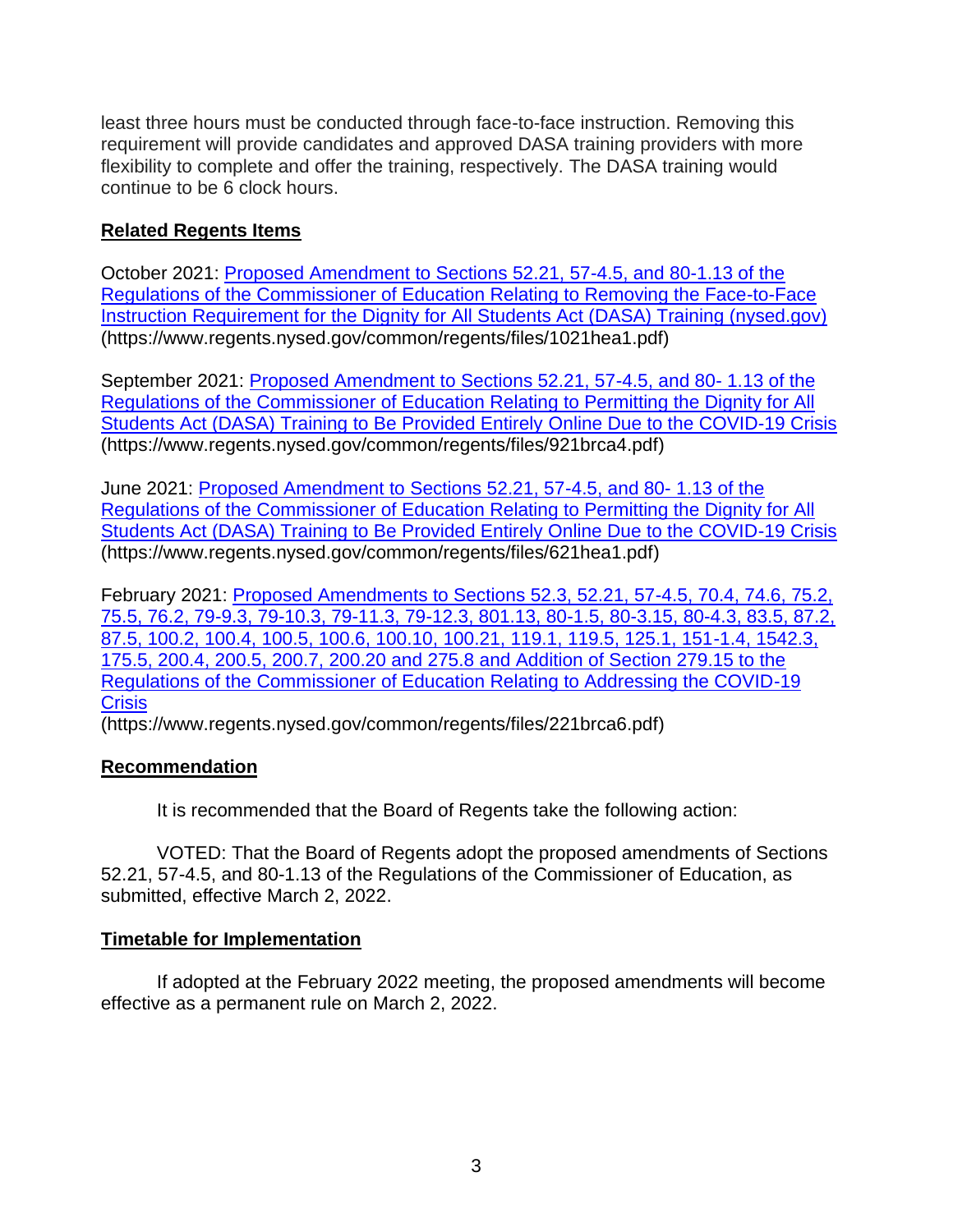#### **Attachment A**

AMENDMENT TO THE REGULATIONS OF THE COMMISSIONER OF EDUCATION Pursuant to sections 14, 101, 207, 208, 305, 308, 3001, 3004 and 3009 of the Education Law.

1. Paragraph (5) of subdivision (a) of section 52.21 of the Regulations of the Commissioner of Education shall be amended to read as follows:

(5) All registered teacher education programs leading to certification in the classroom teaching service, school service, or administrative and supervisory service shall provide six clock hours[, of which at least three hours must be conducted through face-toface instruction,] of coursework or training in the prevention and intervention of harassment, bullying and discrimination [, except that the six clock hours of coursework or training may be provided entirely online through December 31, 2021 in response to the State of emergency declared by the Governor pursuant to an Executive Order for the COVID-19 crisis]. Such coursework or training shall include training on the social patterns of harassment. bullying and discrimination, as defined in section 11 of the Education Law, including but not limited to those acts based on a person's actual or perceived race, color, weight, national origin, ethnic group, religion, religious practice, disability, sexual orientation, gender or sex; the identification and mitigation of harassment, bullying and discrimination; and strategies for effectively addressing problems of exclusion, bias and aggression in educational settings.

2. Item (xiii) of subclause (1) of clause (c) of subparagraph (ii) of paragraph (2) of subdivision (b) of section 52.21 of the Regulations of the Commissioner of Education shall be amended to read as follows: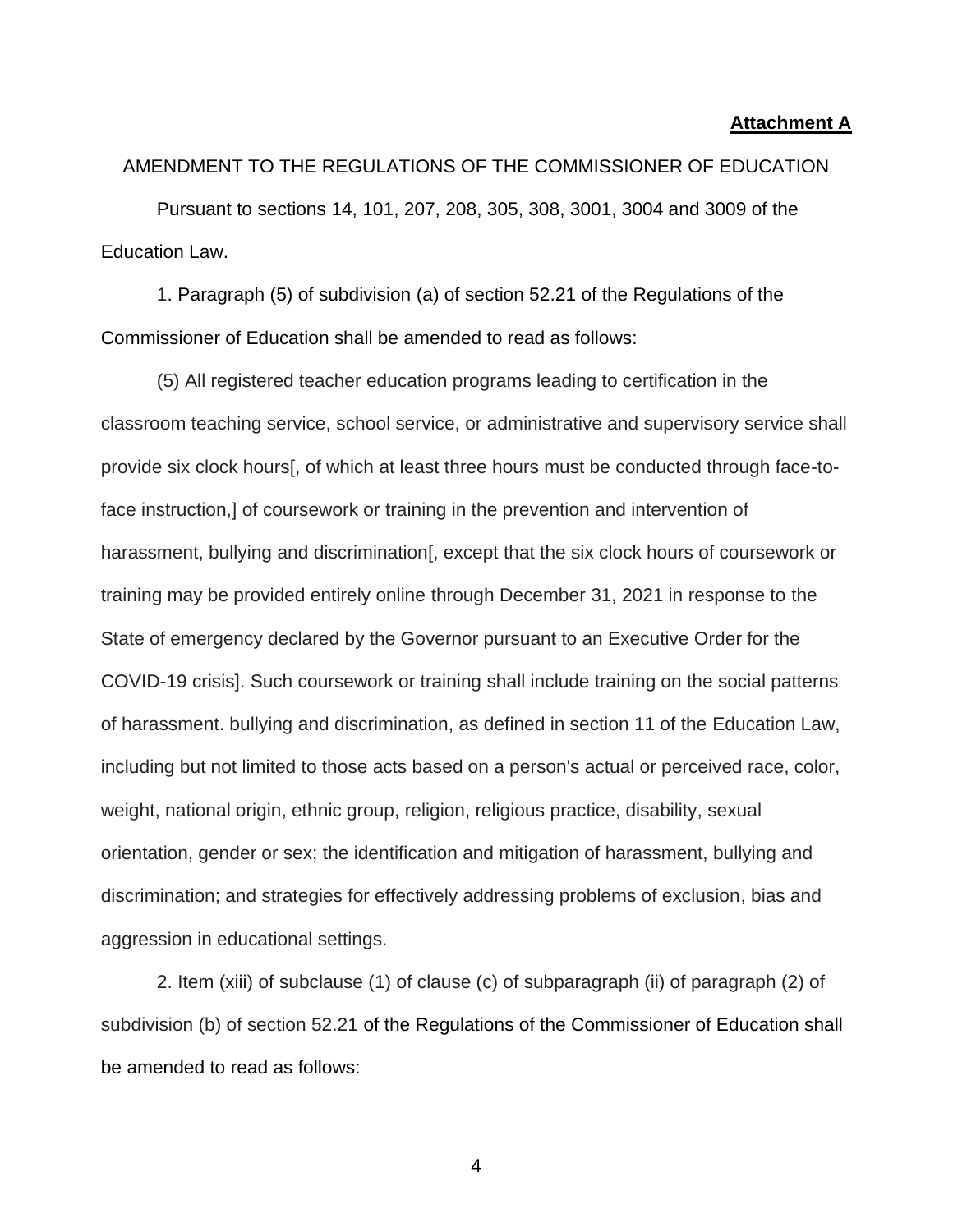(xiii) means for the prevention of and intervention in harassment, bullying and discrimination in accordance with section 14 of the Education Law. Such study shall include six clock hours[, of which at least three hours must be conducted through face-toface instruction,] of course work or training on the social patterns of harassment, bullying and discrimination; as defined in section 11 of the Education Law, including but not limited to those acts based on a person's actual or perceived race, color, weight, national origin, ethnic group, religion, religious practice, disability, sexual orientation, gender or sex; the identification and mitigation of harassment, bullying and discrimination; and strategies for effectively addressing problems of exclusion, bias and aggression in educational settings[, except that the six clock hours of coursework or training may be provided entirely online through December 31, 2021 in response to the State of emergency declared by the Governor pursuant to an Executive Order for the COVID-19 crisis].

3. Item (X) of subitem (A) of item (i) of subclause (1) of clause (a) of subparagraph (xiii) of paragraph (3) of subdivision (b) of section 52.21 of the Regulations of the Commissioner of Education shall be amended to read as follows:

(X) means for the prevention of and intervention harassment, bullying and discrimination in accordance with section 14 of the Education Law. Such study shall include six clock hours[, of which at least three hours must be conducted through face toface instruction,] of course work or training on the social patterns of harassment, bullying and discrimination, as defined in section 11 of the Education Law, including but not limited to those acts based on a person's actual or perceived race, color, weight, national origin, ethnic group, religion, religious practice, disability, sexual orientation, gender or sex; the identification and mitigation of harassment, bullying and discrimination; and strategies for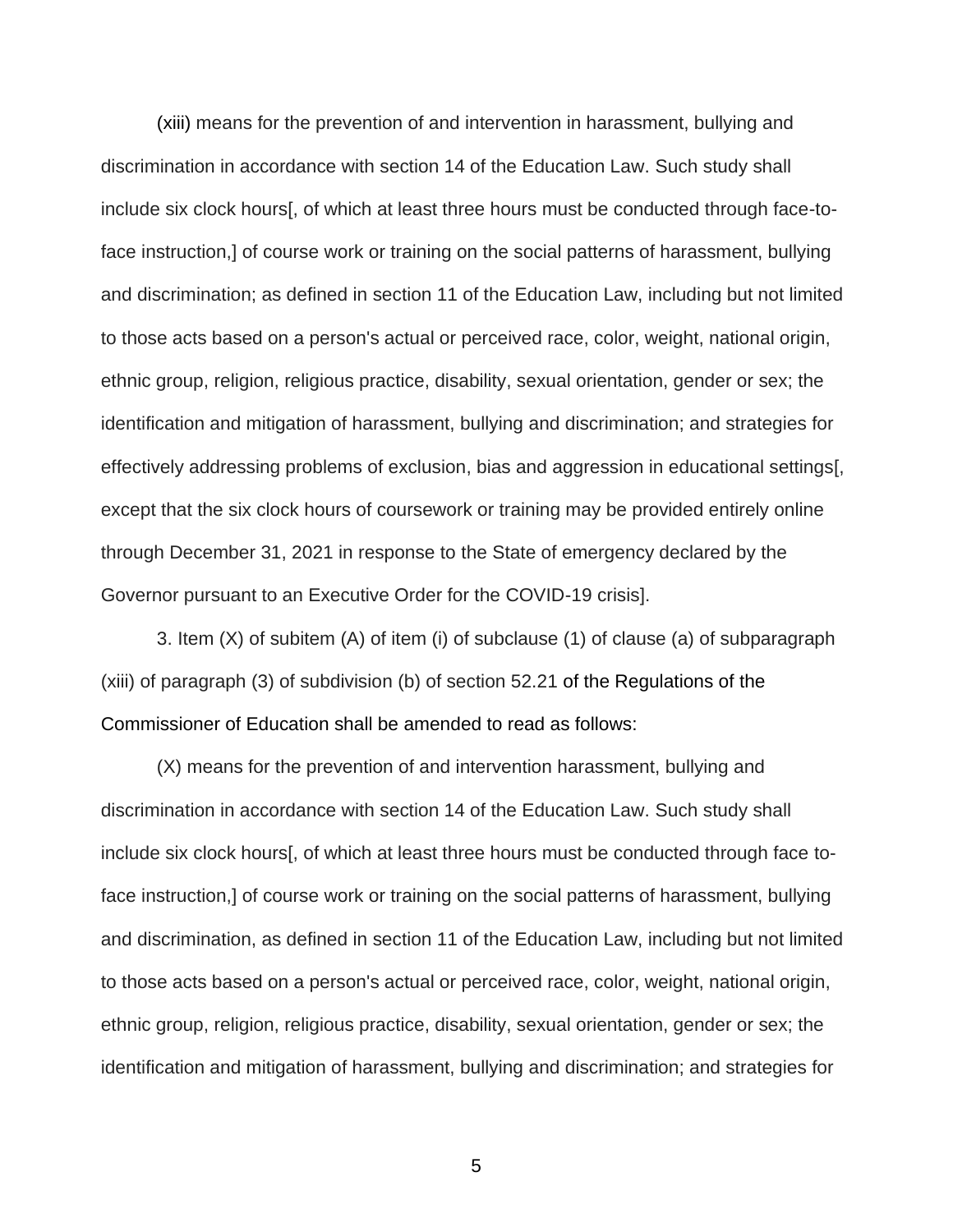effectively addressing problems of exclusion, bias and aggression in educational settings[, except that the six clock hours of coursework or training may be provided entirely online through December 31, 2021 in response to the State of emergency declared by the Governor pursuant to an Executive Order for the COVID-19 crisis], and

4. Subitem (J) of item (iv) of subclause (2) of clause (b) of subparagraph (xvii) of paragraph (3) of subdivision (b) of section 52.21 of the Regulations of the Commissioner of Education shall be amended to read as follows:

(J) means for the prevention of and intervention in harassment, bullying and discrimination in accordance with section 14 of the Education Law. Such study shall include six clock hours[, of which at least three hours must be conducted through face toface instruction,] of course work or training on the social patterns of harassment, bullying and discrimination, as defined in section 11 of the Education Law, including but not limited to those acts based on person's actual or perceived race, color, weight, national origin, ethnic group, religion, religious practice, disability, sexual orientation, gender or sex; the identification and mitigation of harassment, bullying and discrimination; and strategies for effectively addressing problems of exclusion, bias and aggression in educational settings[, except that the six clock hours of coursework or training may be provided entirely online through December 31, 2021 in response to the State of emergency declared by the Governor pursuant to an Executive Order for the COVID-19 crisis].

5. Clause (c) of subparagraph (iv) of paragraph (1) of subdivision (c) of section 52.21 of the Regulations of the Commissioner of Education shall be amended to read as follows: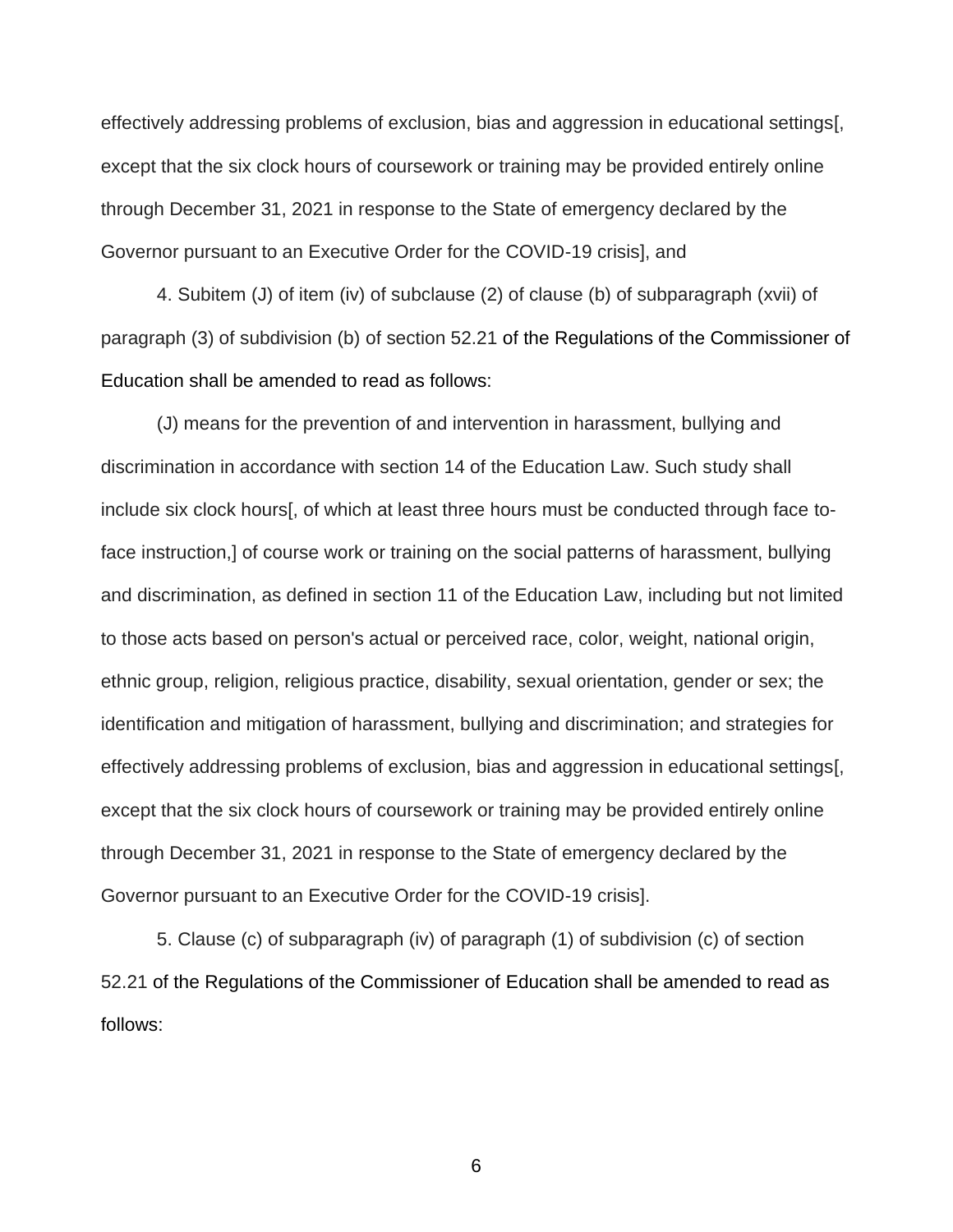(c) Programs shall ensure that candidates complete six clock hours[, of which at least three hours must be conducted through face-to-face instruction,] of coursework or training on the social patterns of harassment, bullying and discrimination[, a], in accordance with the requirements of section 14 of the Education Law[, except that the six clock hours of coursework or training may be provided entirely online through December 31, 2021 in response to the State of emergency declared by the Governor pursuant to an Executive Order for the COVID-19 crisis].

6. Clause (m) of subparagraph (v) of paragraph (7) of subdivision (c) of section 52.21 of the Regulations of the Commissioner of Education shall be amended to read as follows:

(m) ensure that candidates complete six clock hours[, of which at least three hours must be conducted through face-to-face instruction,] of coursework or training on the social patterns of harassment, bullying and discrimination, in accordance with the requirements of section 14 of the Education Law[, except that the six clock hours of coursework or training may be provided entirely online through December 31, 2021 in response to the State of emergency declared by the Governor pursuant to an Executive Order for the COVID-19 crisis];

7. Subdivision (a) of section 57-4.5 of the Regulations of the Commissioner of Education shall be amended to read as follows:

(a) A provider, at a minimum, shall offer the syllabus prepared by the department [ and demonstrate that at least three of the six clock hours shall be conducted through faceto-face instruction, except that the six clock hours of coursework or training may be provided entirely online through December 31, 2021 in response to the State of emergency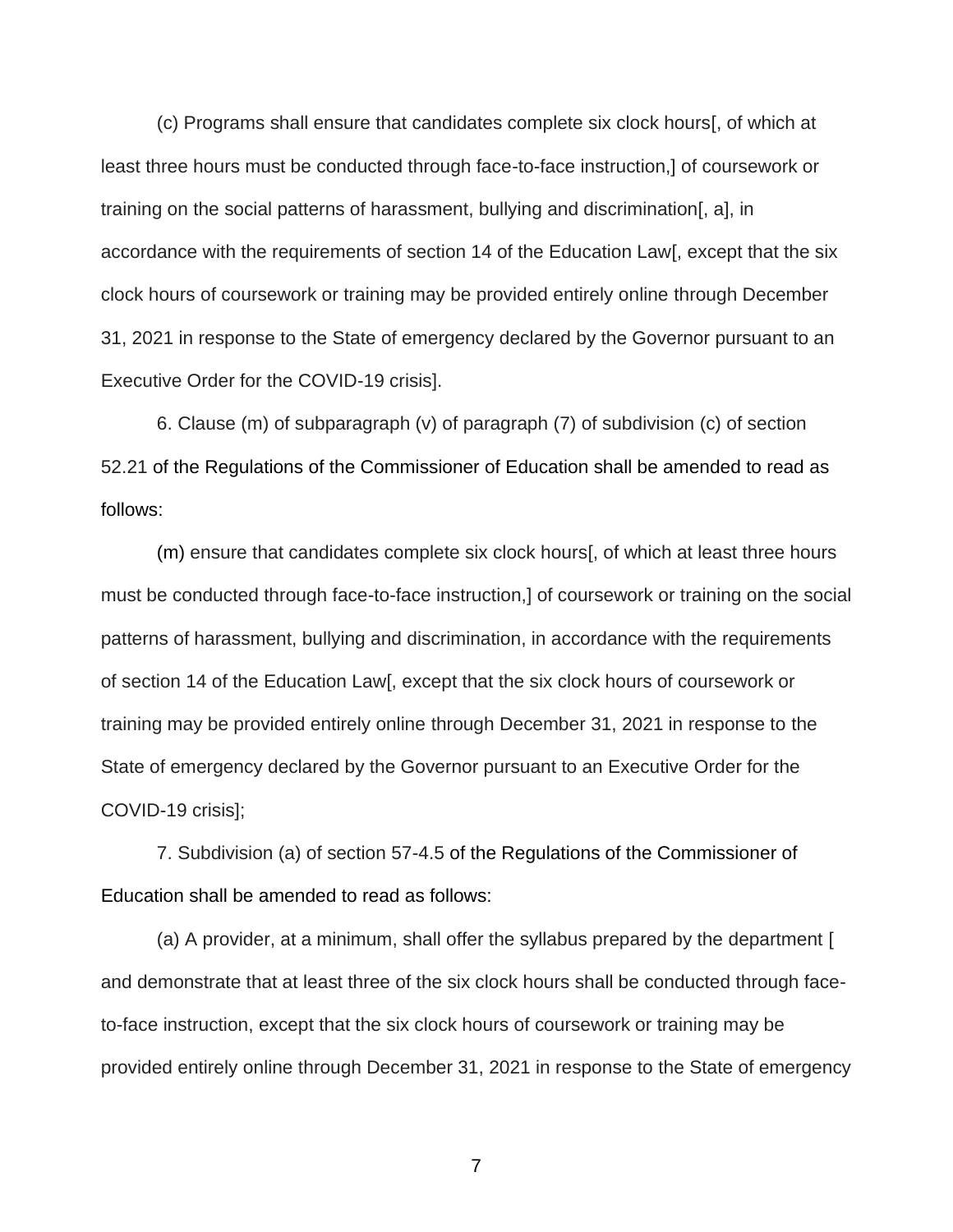declared by the Governor pursuant to an Executive Order for the COVID-19 crisis. However], however, nothing in this section shall preclude providers from offering additional coursework or training which exceeds, or expands upon, the six hour syllabus prescribed by the department.

8. Section 80-1.13 of the Regulations of the Commissioner of Education shall be amended to read as follows:

All candidates for a certificate or license valid for an administrative or supervisory service, classroom teaching service or school service who apply for a certificate or license on or after December 31, 2013, shall have completed at least six clock hours[, of which at least three hours must be conducted through face-to-face instruction,] of course work or training in harassment, bullying and discrimination prevention and intervention, as required by section 14 the Education Law, which is provided by a registered program leading to certification pursuant to section 52.21 of this Title or other approved provider pursuant to Subpart 57-4 of this Title[, except that candidates may complete the minimum six clock hours of course work or training entirely online through December 31, 2021 in response to the State of emergency declared by the Governor pursuant to an Executive Order for the COVID-19 crisis].